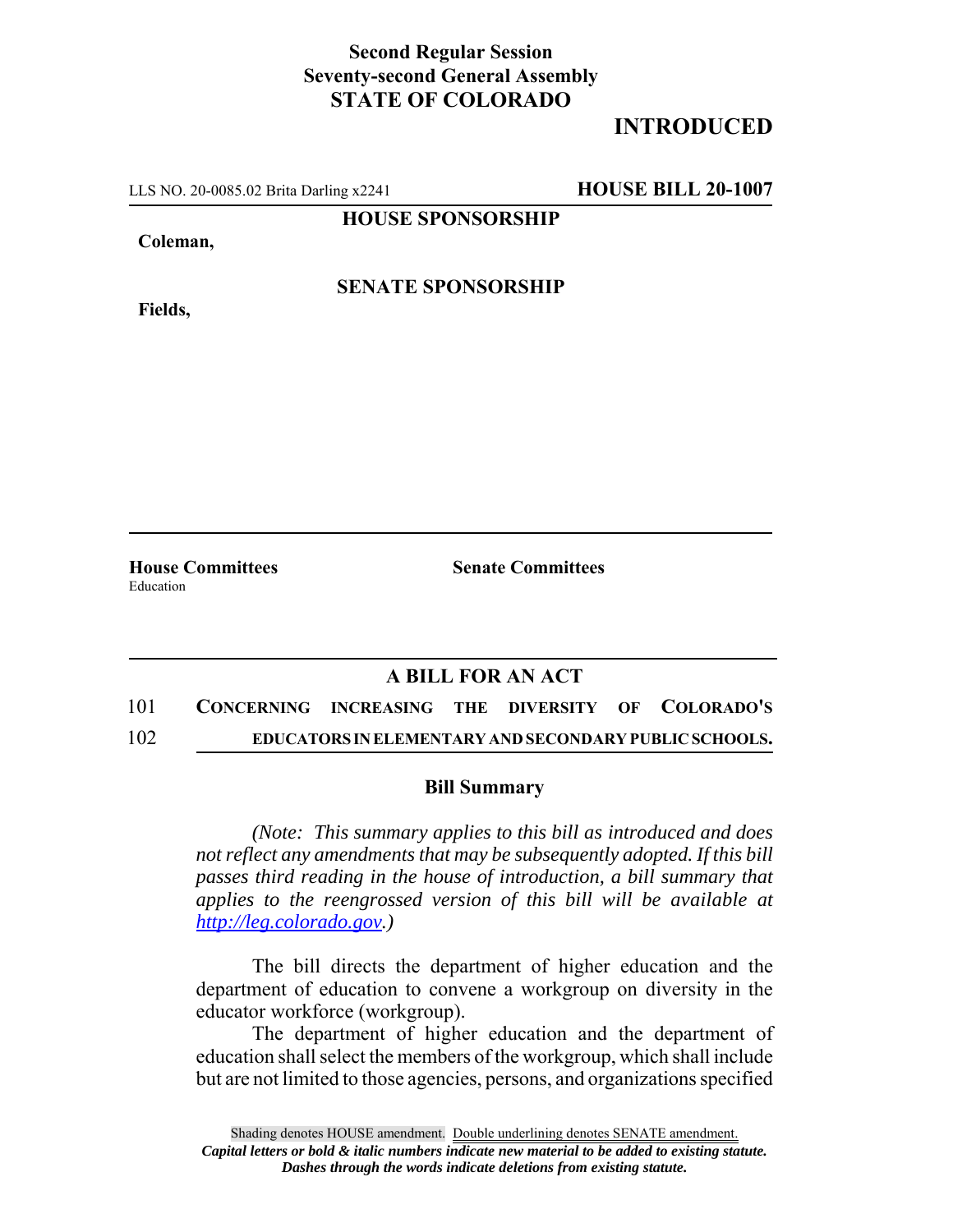in the bill.

The workgroup shall investigate barriers to the preparation, retention, and recruitment of a diverse educator workforce and shall consider strategies to increase diversity in the educator workforce. The bill includes specific issues for the workgroup to consider.

The workgroup shall submit a written report of its findings and recommendations to the education committees of the general assembly no later than September 30, 2021. The workgroup may submit interim findings and recommendations during the 2021 legislative session.

Under current law, the department of higher education reports annually concerning educator preparation programs, including enrollment, graduation rates, outcomes of graduates, and performance on assessments administered for licensure. The bill requires the department to include the required information disaggregated by the candidates' or graduates' gender, race, and ethnicity. Further, the information contained in the annual report must be posted on the department of higher education's and the department of education's websites.

| Be it enacted by the General Assembly of the State of Colorado: |  |  |  |
|-----------------------------------------------------------------|--|--|--|
|                                                                 |  |  |  |

- 2 **SECTION 1.** In Colorado Revised Statutes, **add** 23-1-121.8 as
- 3 follows:

4 **23-1-121.8. Workgroup on diversity in the educator workforce**

5 **- duties - recommendations - report - legislative declaration -**

6 **definitions - repeal.** (1) (a) THE GENERAL ASSEMBLY FINDS AND 7 DECLARES THAT:

8 (I) A HIGH-QUALITY TEACHER IS THE MOST IMPORTANT IN-SCHOOL

- 9 FACTOR FOR STUDENT ACHIEVEMENT;
- 10 (II) FURTHER, STUDENTS BENEFIT FROM SEEING A DIVERSE GROUP
- 11 OF EDUCATORS IN SCHOOL CLASSROOMS;
- 12 (III) IN COLORADO IN 2019, SEVENTY-SIX PERCENT OF ALL 13 TEACHERS ARE WOMEN AND SIXTY-SEVEN PERCENT OF ALL TEACHERS IN 14 COLORADO IDENTIFY AS WHITE WOMEN;
- 15 (IV) HOWEVER, THE STUDENT DEMOGRAPHICS IN COLORADO ARE
- 16 SIGNIFICANTLY MORE DIVERSE AND WILL CONTINUE TO BECOME MORE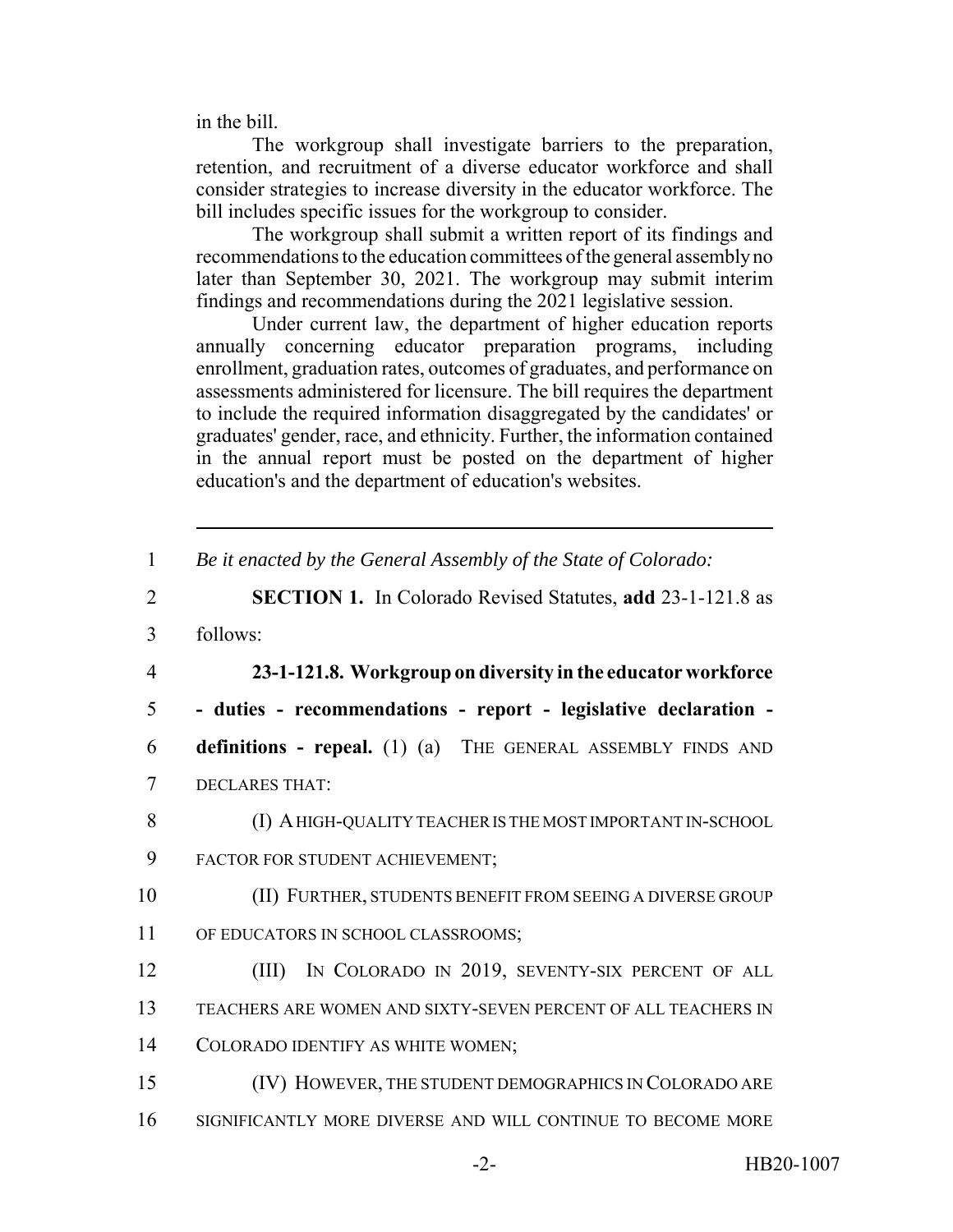DIVERSE. FOR EXAMPLE, NEARLY FORTY-SEVEN PERCENT OF ALL PUBLIC SCHOOL STUDENTS IDENTIFY AS NON-WHITE, AND FOURTEEN PERCENT OF STUDENTS CONSIDER THEMSELVES TO BE ENGLISH LANGUAGE LEARNERS.

 (b) (I) THE GENERAL ASSEMBLY FURTHER FINDS AND DECLARES THAT THERE ARE MANY BARRIERS TO PREPARING, RECRUITING, AND RETAINING A HIGH-QUALITY, DIVERSE EDUCATOR WORKFORCE;

 (II) ONE BARRIER IS HOW TEACHERS ARE LICENSED. A STUDY BY THE NATIONAL COUNCIL ON TEACHER QUALITY REPORTED THAT ONLY FORTY-SIX PERCENT OF ELEMENTARY SCHOOL TEACHING CANDIDATES PASS THEIR LICENSING TEST ON THE FIRST TRY. MOREOVER, ONLY THIRTY-EIGHT PERCENT OF BLACK TEACHING CANDIDATES, FIFTY-FOUR PERCENT OF HISPANIC TEACHING CANDIDATES, AND SEVENTY-FIVE PERCENT OF WHITE TEACHING CANDIDATES PASS THE LICENSING TEST, EVEN AFTER MULTIPLE ATTEMPTS AND EVEN THOUGH THEY COMPLETED AND GRADUATED FROM AN ACCREDITED TEACHER PREPARATION PROGRAM.

 (c) THEREFORE, THE GENERAL ASSEMBLY DECLARES THAT AN IMPORTANT STEP TO INCREASING DIVERSITY AMONG COLORADO'S EDUCATORS IS TO TASK THE COLORADO DEPARTMENT OF HIGHER EDUCATION AND THE COLORADO DEPARTMENT OF EDUCATION TO INVESTIGATE BARRIERS TO AND EFFECTIVE STRATEGIES FOR PREPARING, RECRUITING, AND RETAINING A DIVERSE EDUCATOR WORKFORCE THAT 23 BETTER REFLECTS THE DIVERSITY OF COLORADO'S STUDENTS.

24 (2) AS USED IN THIS SECTION, UNLESS THE CONTEXT OTHERWISE REQUIRES:

**(a) "DEPARTMENT OF EDUCATION" MEANS THE DEPARTMENT OF** EDUCATION CREATED IN SECTION 24-1-115.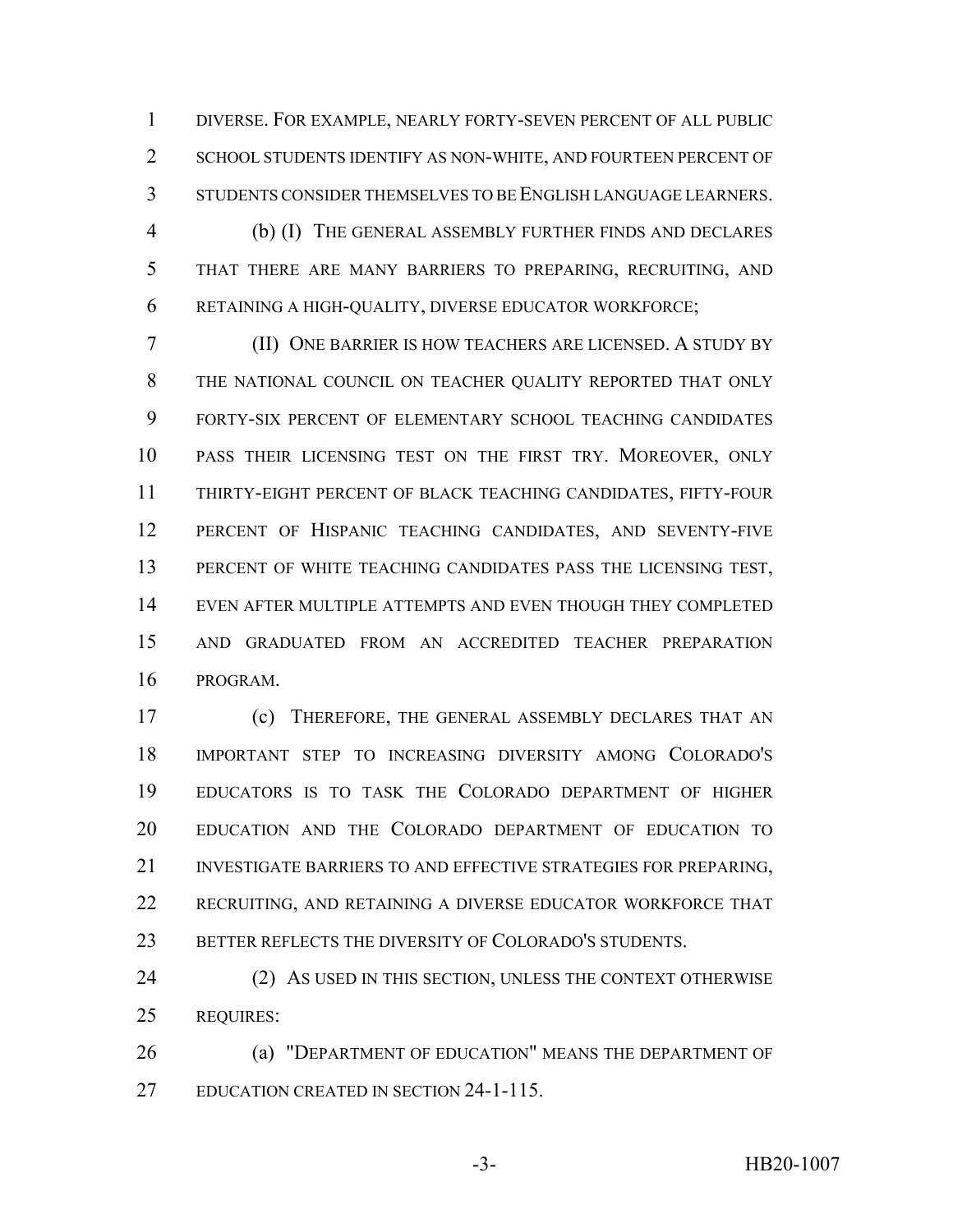(b) "DIVERSE EDUCATOR WORKFORCE" MEANS TEACHERS AND SPECIAL SERVICES PROVIDERS WHO ARE OF A GENDER, ETHNICITY, OR RACE THAT IS UNDERREPRESENTED IN THE EDUCATOR WORKFORCE RELATIVE TO THE GENDER, ETHNICITY, OR RACE OF COLORADO STUDENTS SERVED BY THE EDUCATOR WORKFORCE.

 (3) THE DEPARTMENT OF HIGHER EDUCATION, IN CONJUNCTION WITH THE DEPARTMENT OF EDUCATION, SHALL CONVENE A WORKGROUP TO INVESTIGATE BARRIERS TO THE PREPARATION, RECRUITMENT, AND RETENTION OF A DIVERSE EDUCATOR WORKFORCE AND TO RECOMMEND EFFECTIVE STRATEGIES FOR PREPARING, RECRUITING, AND RETAINING A DIVERSE EDUCATOR WORKFORCE.

 (4) THE DEPARTMENT OF HIGHER EDUCATION AND THE DEPARTMENT OF EDUCATION SHALL SELECT WORKGROUP MEMBERS, WHICH MEMBERS MUST INCLUDE BUT ARE NOT LIMITED TO ONE OR MORE OF THE FOLLOWING PERSONS OR ORGANIZATIONS, OR THEIR REPRESENTATIVES:

 (a) A REPRESENTATIVE OF THE DEPARTMENT OF HIGHER EDUCATION;

(b) A REPRESENTATIVE OF THE DEPARTMENT OF EDUCATION;

20 (c) DEANS OF TEACHER PREPARATION PROGRAMS AT STATE 21 INSTITUTIONS OF HIGHER EDUCATION;

**(d) DIRECTORS OF ALTERNATIVE TEACHER PROGRAMS;** 

 (e) PUBLIC SCHOOL TEACHERS SERVING IN TRADITIONAL DISTRICT 24 SCHOOLS OR DISTRICT CHARTER SCHOOLS THAT ARE ELIGIBLE TO RECEIVE MONEY UNDER TITLE I OF THE FEDERAL "ELEMENTARY AND SECONDARY EDUCATION ACT OF 1965", 20 U.S.C. SEC. 6301 ET SEQ., AS AMENDED; (f) PRINCIPALS OR SCHOOL LEADERS OF TRADITIONAL DISTRICT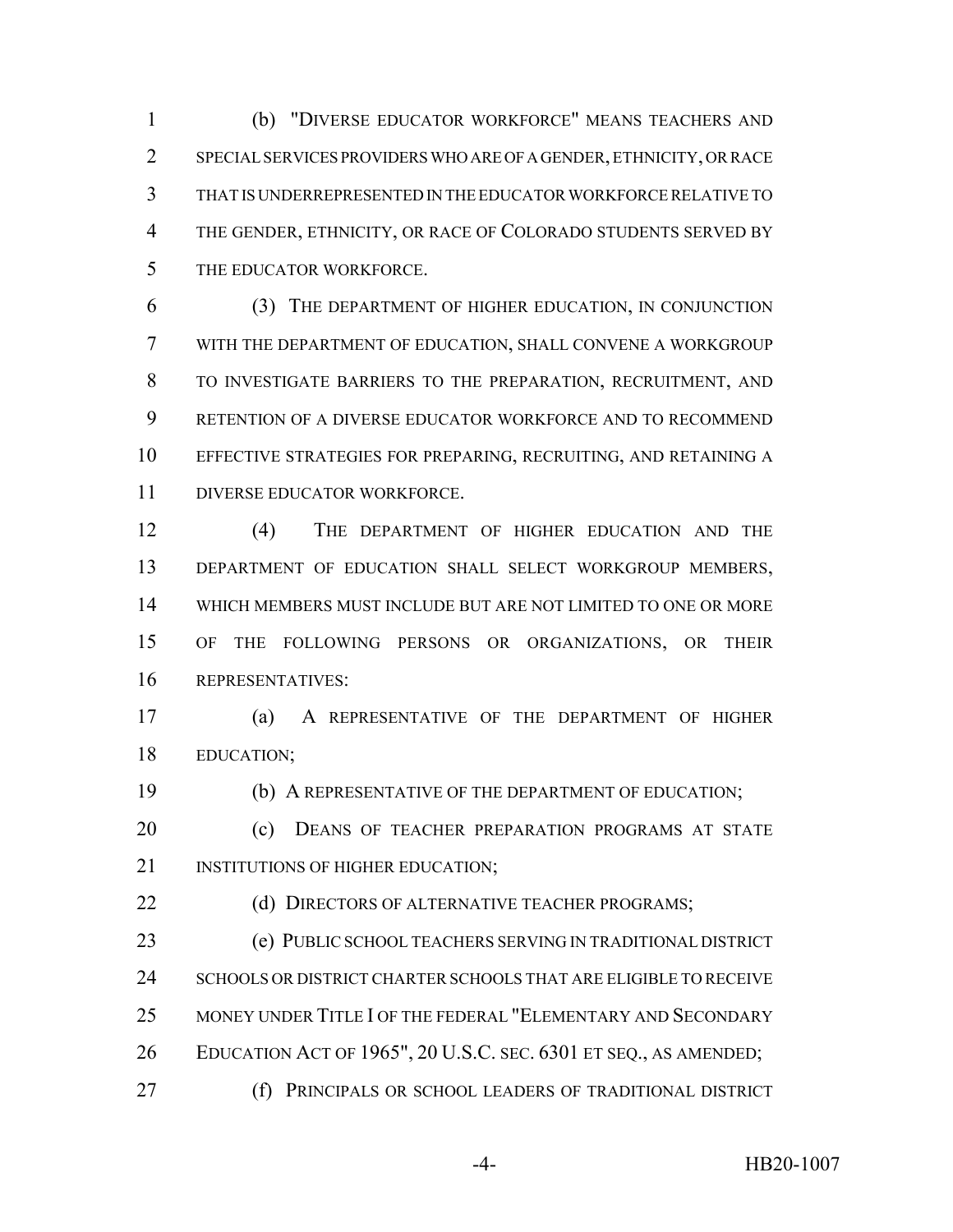SCHOOLS OR DISTRICT CHARTER SCHOOLS, INCLUDING SCHOOLS THAT 2 HAVE A DIVERSE EDUCATOR WORKFORCE;

 (g) GRADUATES OF TEACHER PREPARATION PROGRAMS, WHO MAY INCLUDE GRADUATES WHO DID NOT PASS THE LICENSING TEST ON THE FIRST TRY;

 (h) RESEARCHERS WITH EXPERTISE IN THE PREPARATION, RECRUITMENT, OR RETENTION OF A DIVERSE EDUCATOR WORKFORCE; AND **(i) NONPROFIT OR OTHER ORGANIZATIONS THAT HAVE EXPERTISE**  IN THE PREPARATION, RECRUITMENT, OR RETENTION OF A DIVERSE EDUCATOR WORKFORCE.

 (5) THE WORKGROUP SHALL INVESTIGATE BARRIERS TO THE PREPARATION, RETENTION, AND RECRUITMENT OF A DIVERSE EDUCATOR WORKFORCE AND SHALL CONSIDER STRATEGIES TO INCREASE DIVERSITY IN THE EDUCATOR WORKFORCE. THE ISSUES CONSIDERED BY THE WORKGROUP MAY INCLUDE BUT ARE NOT LIMITED TO:

 (a) THE DATA AND RECOMMENDATIONS FROM THE DECEMBER 16, 17 2014, REPORT PREPARED FOR THE DEPARTMENT OF EDUCATION BY AUGENBLICK, PALAICH AND ASSOCIATES TITLED "KEEPING UP WITH THE KIDS:INCREASING MINORITY TEACHER REPRESENTATION IN COLORADO"; 20 (b) EFFECTIVE STRATEGIES TO BUILD A STRONG LOCAL PIPELINE FOR STUDENTS, ESPECIALLY DIVERSE STUDENTS, WHO ARE OR MAY CONSIDER BECOMING EDUCATORS, INCLUDING PAID MENTORSHIPS AND TEACHING AND VOLUNTEER OPPORTUNITIES;

**(c) EDUCATOR PREPARATION PROGRAMS AND HOW THEY MAY** 25 INHIBIT OR PROMOTE SUCCESS FOR DIVERSE EDUCATOR CANDIDATES;

26 (d) EFFECTIVE STRATEGIES TO ASSIST PARAPROFESSIONALS, SUBSTITUTE TEACHERS, AND NONCERTIFIED EDUCATORS WHO ARE

-5- HB20-1007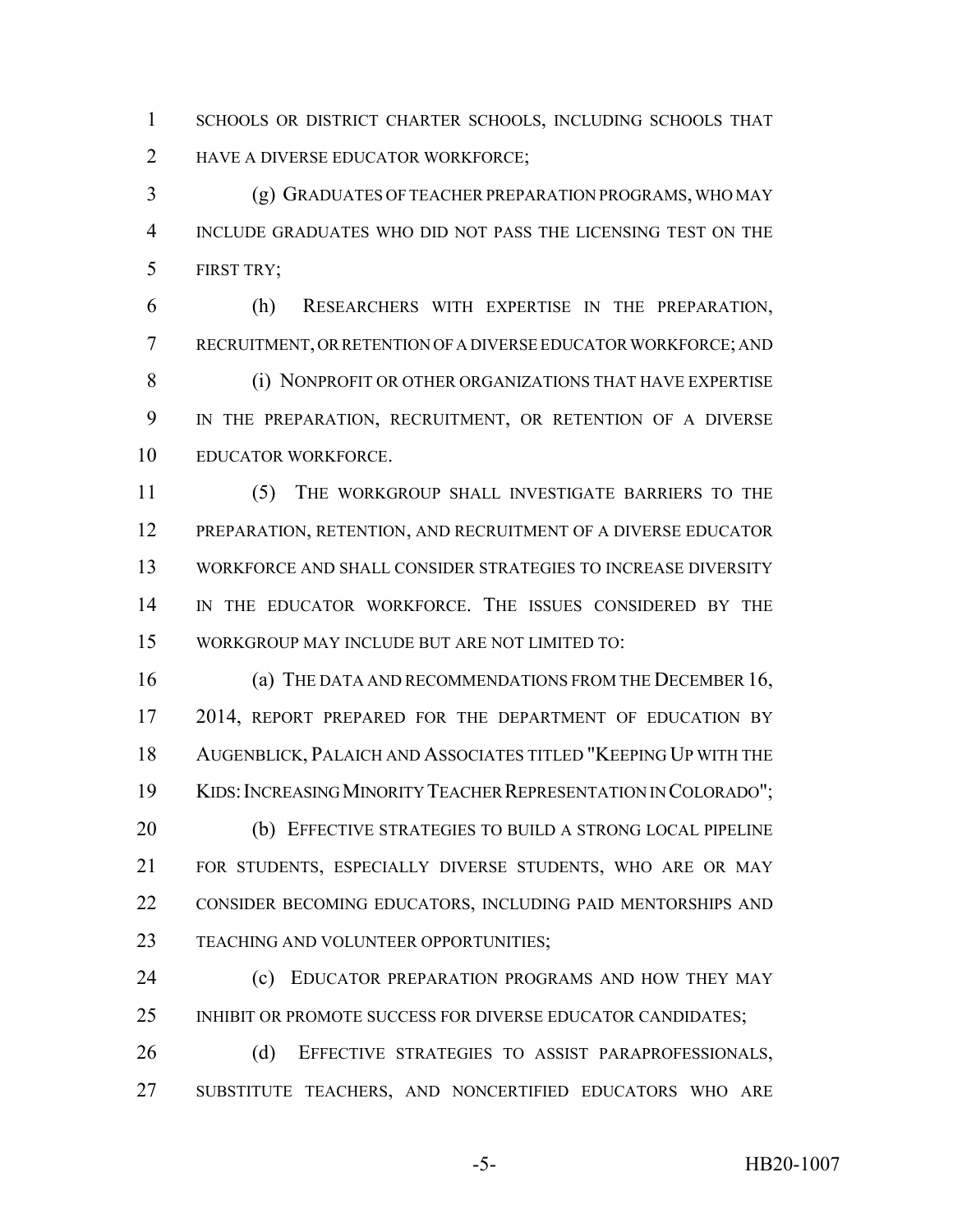ENGAGED IN THE PROFESSION BUT WHO ARE NOT LICENSED DUE TO FINANCIAL DIFFICULTIES, DIFFICULTY IN PASSING THE STATE-CERTIFIED CONTENT TEST, DISTANCE TO TESTING LOCATION, PREPARATION AND TESTING FEES, OR FOR OTHER REASONS;

 (e) WHETHER CREATING PARTNERSHIPS BETWEEN SCHOOL DISTRICTS THAT SERVE MINORITY STUDENTS AND MINORITY-SERVING INSTITUTIONS WILL INCREASE THE DIVERSITY OF THE EDUCATOR WORKFORCE; AND

 (f) EFFECTIVE STRATEGIES TO RETAIN THE EXISTING DIVERSE EDUCATOR WORKFORCE IN COLORADO, INCLUDING DIVERSE EDUCATORS IN HARD-TO-STAFF SCHOOLS, WHICH STRATEGIES MAY INCLUDE FINANCIAL 12 INCENTIVES, SUCH AS STIPENDS OR BONUSES, AND ROBUST PROFESSIONAL DEVELOPMENT OPPORTUNITIES.

 (6) (a) ON OR BEFORE SEPTEMBER 30, 2021, THE DEPARTMENT OF HIGHER EDUCATION AND THE DEPARTMENT OF EDUCATION SHALL SUBMIT A WRITTEN REPORT FROM THE WORKGROUP TO THE EDUCATION COMMITTEES OF THE HOUSE OF REPRESENTATIVES AND THE SENATE, OR ANY SUCCESSOR COMMITTEES, CONCERNING:

 (I) THE WORKGROUP'S FINDINGS, INCLUDING IDENTIFICATION OF EXISTING BARRIERS TO THE PREPARATION, RECRUITMENT, AND RETENTION 21 OF A DIVERSE EDUCATOR WORKFORCE:

**(II)** THE RELEVANCE OF THE FINDINGS AND RECOMMENDATIONS 23 SET FORTH IN THE DECEMBER 16, 2014, REPORT REFERENCED IN 24 SUBSECTION  $(5)(a)$  OF THIS SECTION;

 (III) EFFECTIVE STRATEGIES FOR PREPARING, RECRUITING, AND RETAINING A DIVERSE EDUCATOR WORKFORCE IN COLORADO; AND

**(IV)** THE WORKGROUP'S RECOMMENDATIONS, INCLUDING ANY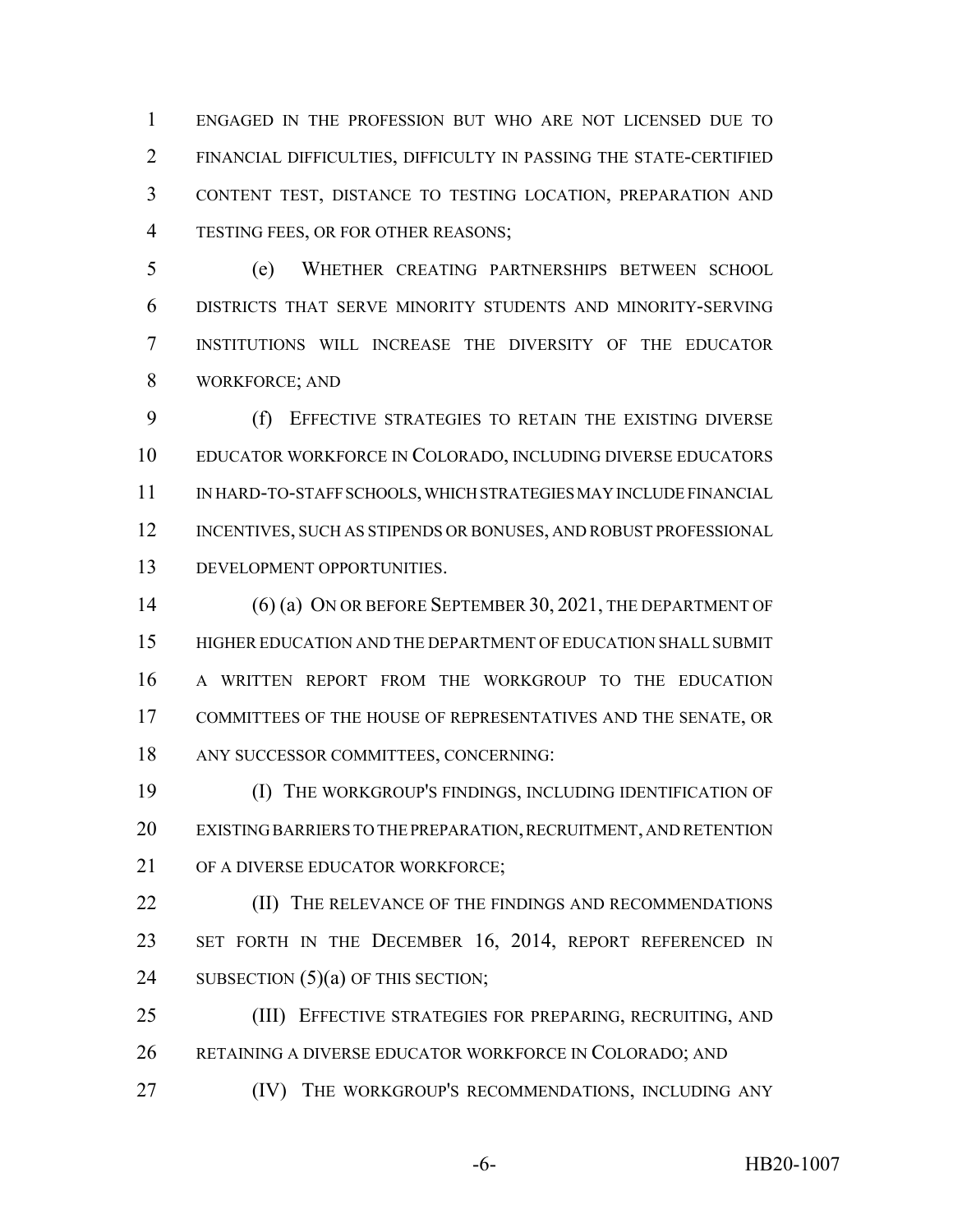NECESSARY CHANGES TO STATUTES OR AGENCY RULES.

 (b) THE WORKGROUP MAY SUBMIT INTERIM FINDINGS AND RECOMMENDATIONS FOR CONSIDERATION DURING THE 2021 REGULAR LEGISLATIVE SESSION PRIOR TO THE COMPLETION OF THE FINAL WRITTEN REPORT PURSUANT TO SUBSECTION (6)(a) OF THIS SECTION.

(7) THIS SECTION IS REPEALED, EFFECTIVE JULY 1, 2022.

 **SECTION 2.** In Colorado Revised Statutes, 23-1-121, **amend** (6) as follows:

 **23-1-121. Commission directive - approval of educator preparation programs - review - legislative declaration.** (6) (a) NOTWITHSTANDING THE PROVISIONS OF SECTION 24-1-136 (11)(a)(I) TO THE CONTRARY, the department shall annually prepare a report concerning the enrollment in, graduation rates from, and effectiveness of the review of educator preparation programs authorized 15 by the commission. In addition, the report shall MUST include data on the outcomes of graduates of educator preparation programs pursuant to 17 section 22-2-112 (1)(q).  $C.R.S.$  The report shall MUST also state the percentage of educator candidates graduating from each program during 19 the preceding twelve months that WHO applied for and received an initial 20 license pursuant to section 22-60.5-201  $C.R.S.,$  and the percentage of the graduates who passed the assessments administered pursuant to section 22 22-60.5-203, C.R.S., INCLUDING THE PERCENTAGE OF GRADUATES WHO PASSED THE ASSESSMENTS ON THE FIRST ATTEMPT. For purposes of completing the report required pursuant to this subsection (6), the department of higher education and the department of education shall share any relevant data that complies with state and federal regulations 27 with the other agency. The department shall provide notice SUBMIT THE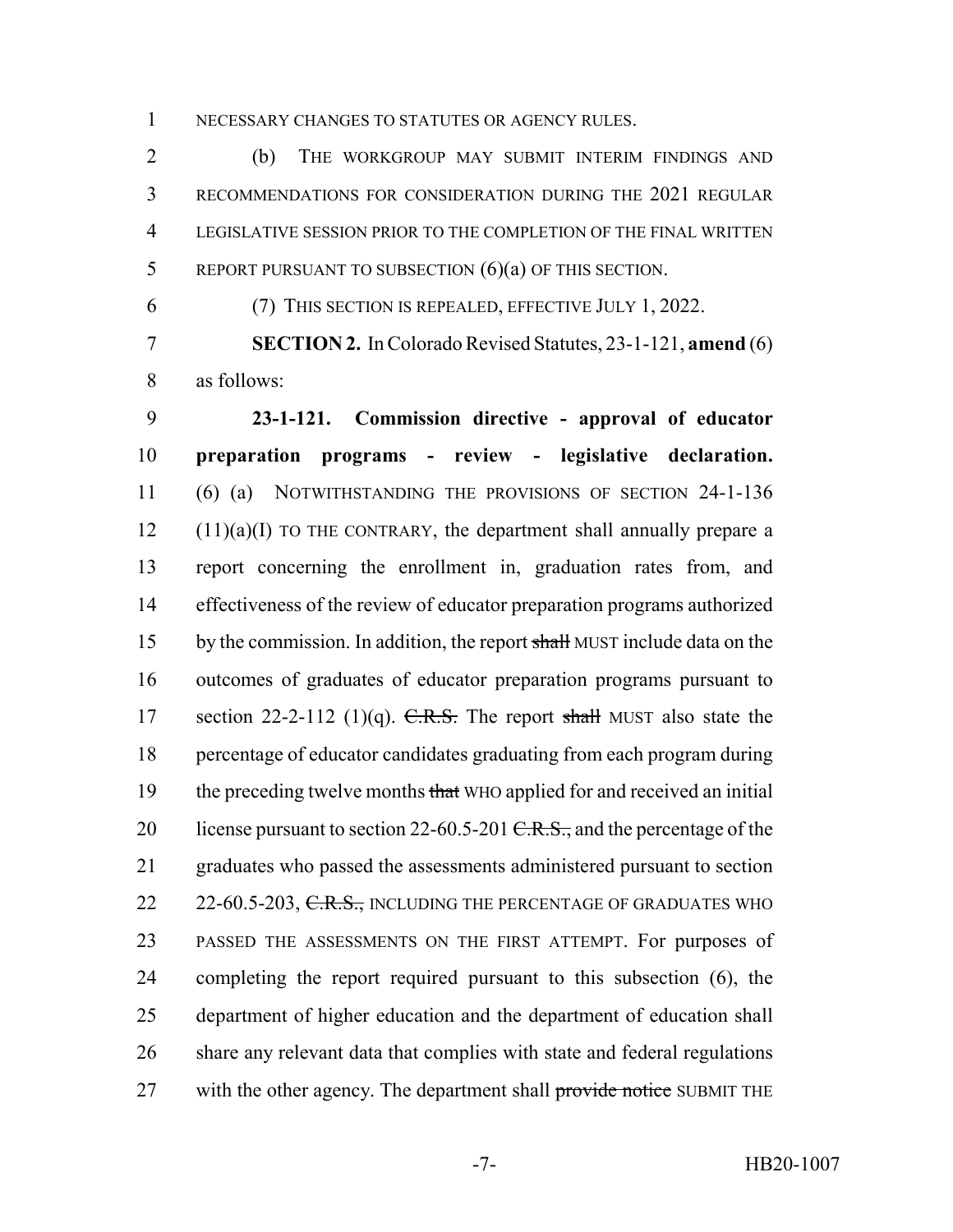REPORT to the education committees of the senate and the house of 2 representatives, or any successor committees. that the report is available to the members of the committees upon request.

(b) (I) THE GENERAL ASSEMBLY FINDS AND DECLARES THAT:

 (A) A HIGH-QUALITY TEACHER IS THE MOST IMPORTANT IN-SCHOOL FACTOR FOR STUDENT ACHIEVEMENT;

 (B) FURTHER, STUDENTS BENEFIT FROM SEEING A DIVERSE GROUP OF EDUCATORS IN SCHOOL CLASSROOMS;

 (C) HOWEVER, THE EDUCATOR WORKFORCE IN COLORADO IS NOT AS DIVERSE AS THE POPULATION OF STUDENTS IT SERVES OR WILL SERVE 11 IN THE FUTURE; AND

 (D) THEREFORE, THE GENERAL ASSEMBLY DECLARES THAT EDUCATOR PREPARATION PROGRAMS MUST CLEARLY AND TRANSPARENTLY SHOW THE FIRST-TIME PASS RATES OF CANDIDATES, ESPECIALLY THOSE CANDIDATES WHO ARE OF A GENDER, RACE, OR ETHNICITY THAT IS UNDERREPRESENTED IN THE EDUCATOR WORKFORCE, AND THAT DIVERSE EDUCATOR CANDIDATES SHOULD HAVE ACCESS TO THE NECESSARY INFORMATION TO DETERMINE WHICH EDUCATOR PREPARATION PROGRAM GIVES THE CANDIDATE THE BEST CHANCE OF SUCCESS AT 20 BECOMING AN EDUCATOR.

 (II) TO THE EXTENT POSSIBLE, THE DEPARTMENT SHALL REPORT 22 ALL DATA AND INFORMATION REQUIRED TO BE REPORTED ANNUALLY 23 PURSUANT TO SUBSECTION (6)(a) OF THIS SECTION, DISAGGREGATED BY THE GENDER, RACE, AND ETHNICITY OF THE CANDIDATES AND GRADUATES. (c) THE DEPARTMENT OF HIGHER EDUCATION AND THE DEPARTMENT OF EDUCATION SHALL POST THE DEPARTMENT OF HIGHER

EDUCATION'S ANNUAL REPORT, REQUIRED PURSUANT TO SUBSECTION